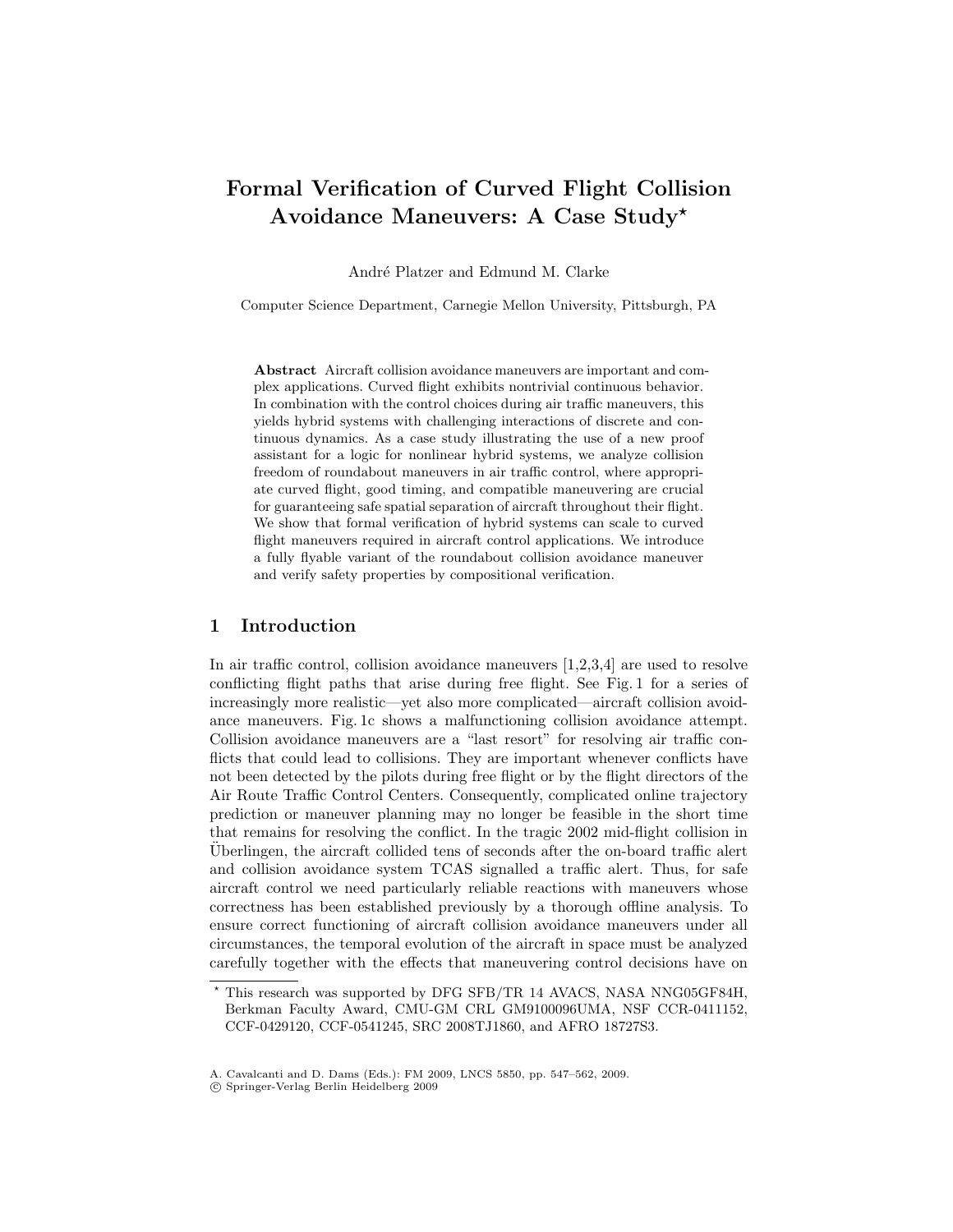

Figure 1. Evolution of collision avoidance maneuvers in air traffic control

their dynamics. This results in complicated superpositions of physical system dynamics with control, which is an example of what is called hybrid system [5].

Several numerical [1,6,7,8,4] or optimization-based [6,7,9,4] approaches have been proposed for air traffic control. It is difficult to give sound formal verification results for these approaches due to errors in numerical computations or implicit definition of maneuvers in terms of complicated optimization processes. Formal verification is important to avoid collisions, see Fig. 1c. Formal results have been given by geometrical reasoning [2,3,10,11] in PVS. Yet, one still has to prove by other techniques that the hybrid dynamics of a flight controller actually follows the geometrical shapes. In contrast, we verify the hybrid system dynamics directly using a formally sound approach (assuming sound elementary decision procedures), consider curved flight, and achieve better automation.

Control Challenges Because of the complicated spatio-temporal movement of aircraft, their maneuvers are challenging for verification. Unlike in ground transportation, braking and waiting is not an option to resolve conflicts. Consequently, aircraft maneuvers have to be coordinated such that the aircraft always respect minimal and maximal lateral and angular speed constraints yet always remain safely separated. Further, angular velocity for curving is the primary means of control, because changes in thrust and linear speed are less efficient for aircraft.

Technical Challenges Complexities in analysis of aircraft maneuvers manifest most prominently in difficulties with analysing hybrid systems for flight equations. General solutions of flight equations involve trigonometric functions that depend on the angular velocity  $\omega$  and the orientation of the aircraft in space. For straight line flight ( $\omega = 0$ ), the movement in space is just linear so that classical analysis techniques can be used [5]. These include pure straight line maneuvers [1,12,2,3,4]; see, e.g., Fig. 1a. They have to assume instant turns for heading changes of the aircraft between multiple straight line segments. Instant turns, however, are impossible in midflight, because they are not flyable: Aircraft cannot suddenly change their flight direction from 0 to 45 degrees discontinuously. They need to follow a smooth curve instead, in which they slowly steer towards the desired direction by adjusting the angular velocity  $\omega$  appropriately. Moreover, the area required by maneuvers for which instant turns could possibly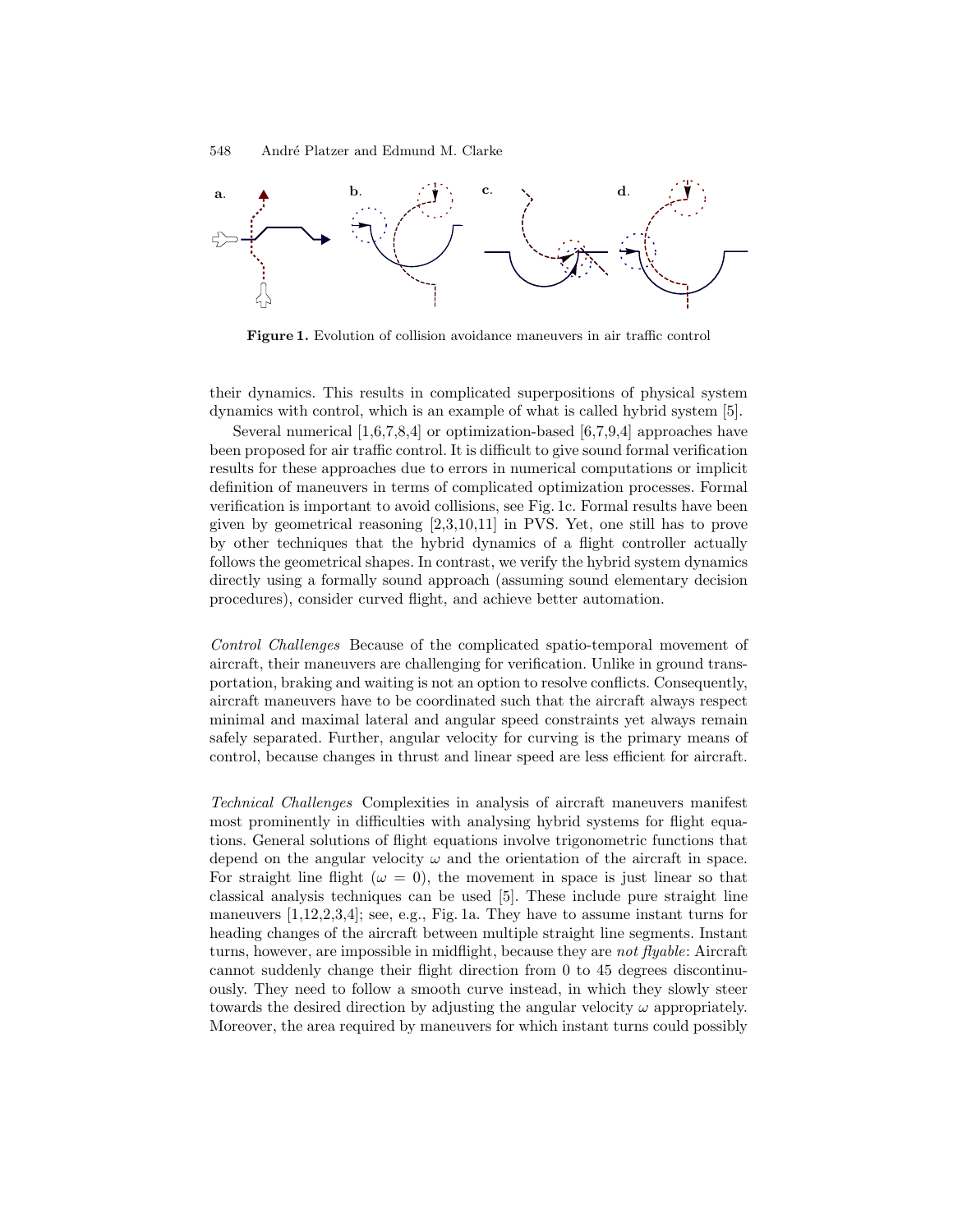be understood as adequately close approximations of properly curved flight is huge. Curved flight is thus an inherent part of real aircraft control.

During curved flight, the angular velocity  $\omega$  is non-zero. For  $\omega \neq 0$ , flight equations have transcendental solutions, which generally fall into undecidable classes of arithmetics; see [13]. Consequently, maneuvers with curves, like in Fig. 1b–1d, are more realistic but also substantially more complicated for verification than straight line maneuvers like that in Fig. 1a. We have recently developed a sound verification algorithm that works with differential invariants [14] instead of solutions of differential equations to address this arithmetic. Now we show how a fully curved maneuver can be verified by extending our work [14].

In this paper, we introduce and verify the *fully flyable tangential round*about maneuver (FTRM). It refines the non-flyable tangential roundabout maneuver (NTRM) from Fig. 1d, which has discontinuities at the entry and exit points of roundabouts, to a fully flyable curved maneuver. Unlike most previously proposed maneuvers  $[1,7,12,2,15,3,4]$ , FTRM does not have non-flyable instant turns. It is flyable and smoothly curved. Unlike other approaches emphasizing the importance of flyability [6], we give formal verification results.

Contribution Our main contribution is to show that reality in model design and coverage in formal verification are no longer incompatible desires even for applications as complex as aircraft maneuvers. As a case study illustrating the use of differential dynamic logic for hybrid systems [16], we demonstrate how tricky and nonlinear dynamics can be verified with our verification algorithm [14] in our verification tool KeYmaera. We introduce a fully curved flight maneuver and verify its hybrid dynamics formally. In contrast to previous approaches, we handle curved flight, hybrid dynamics, and produce formal proofs with almost complete automation. Manual effort is still needed to simplify arithmetical complexity and modularize the proof appropriately. We further illustrate the resulting verification conditions for the respective parts of the maneuver. Finally, we identify the most difficult steps during the verification and present new transformations to handle the enormous computational complexity. To reduce complexity, we still use some of the simplifications assumed in related work, e.g., synchronous maneuvering (i.e. aircraft make simultaneous maneuver choices).

Related Work Lafferriere et al. [17] gave important decidability results for hybrid systems with some classes of linear continuous dynamics but only random discrete resets. These results do not apply to air traffic maneuvers, because they have non-trivial resets: the aircraft's position does not just jump randomly when switching modes but, rather, systematically according to the maneuver.

Tomlin et al. [1] analyze competitive aircraft maneuvers game-theoretically using numerical approximations of partial differential equations. As a solution, they propose roundabout maneuvers and give bounded-time verification results for straight-line approximations (Fig. 1a). We verify curved roundabouts with a sound symbolic approach that avoids approximation errors.

Flyability has been identified as one of the major challenges in Košecká et al. [6], where planning based on superposition of potential fields has been used to re-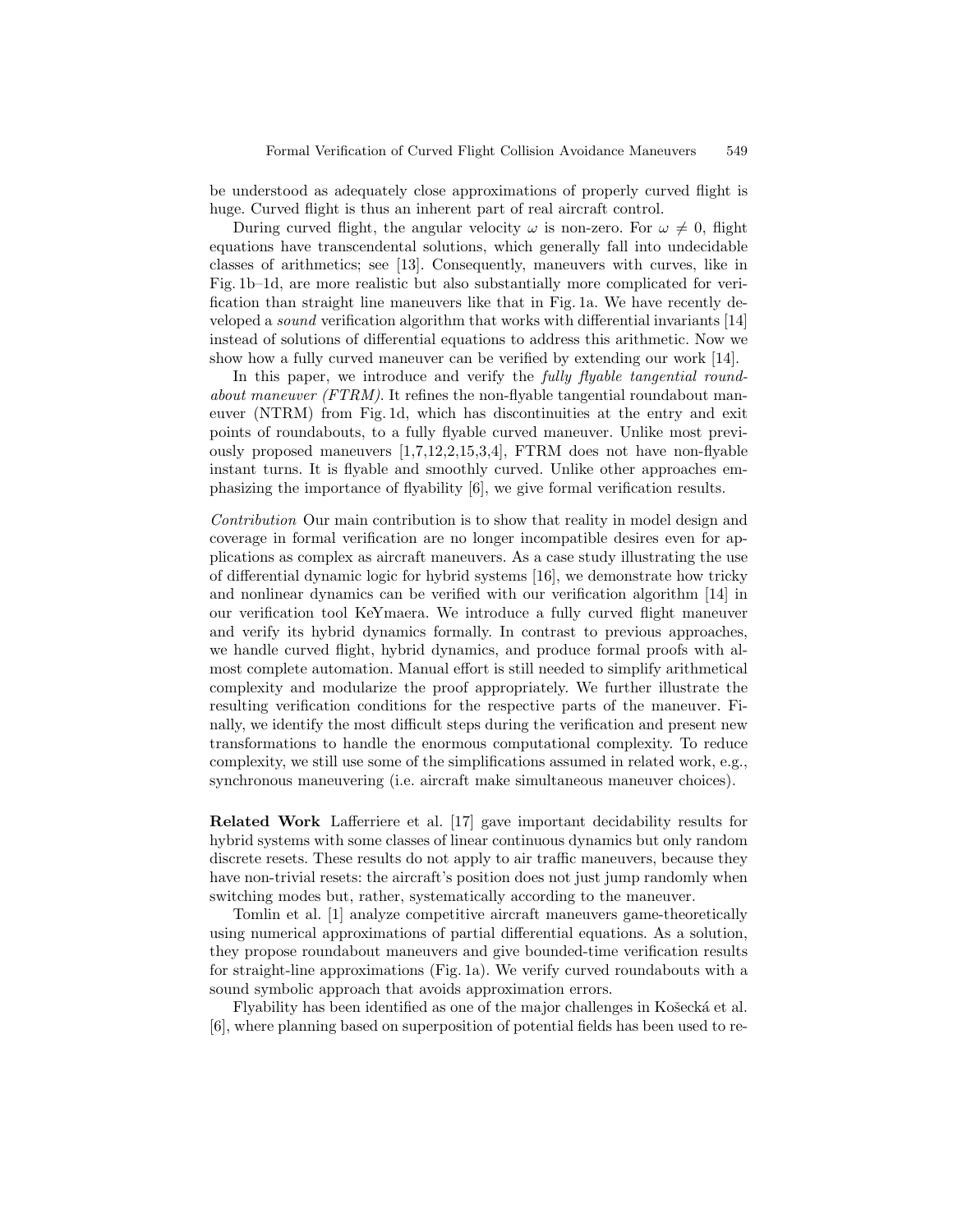#### 550 André Platzer and Edmund M. Clarke

solve air traffic conflicts. This planning does not guarantee flyability but, rather, defaults to classical vertical altitude changes whenever a nonflyable path is detected. The resulting maneuver has not yet been verified. The planning approach has been pursued by Bicchi and Pallottino [7] with numerical simulations.

Numerical simulation algorithms approximating discrete-time Markov Chain approximations of aircraft behavior have been proposed by Hu et al. [8]. They approximate bounded-time probabilistic reachable sets for one initial state. We consider hybrid systems combining discrete control choices and continuous dynamics instead of uncontrolled, probabilistic continuous dynamics.

Hwang et al. [4] have presented a straight-line aircraft conflict avoidance maneuver that involves optimization over complicated trigonometric computations, and validate it using random numerical simulation and informal arguments.

The work of Dowek et al. [2] and Galdino et al. [3] is probably closest to ours. They consider straight-line maneuvers and formalize geometrical proofs in PVS.

Attempts to Model Check discretizations of roundabout maneuvers [12,15] indicated avoidance of orthogonal collisions (Fig. 1b). Counterexamples found by our Model Checker in previous work show that collision avoidance does not extend to other initial flight paths of the classical roundabout (Fig. 1c).

Pallottino et al. [18] have presented a spatially distributed pattern for multiple roundabout circles at different positions. They reason manually about desirable properties of the system and estimate probabilistic results as in [8]. Pallottino et al. thus take a view that is complementary to ours: they determine the global compatibility of multiple roundabouts while assuming correct functioning within each local roundabout. We verify that the actual hybrid dynamics of each local roundabout is collision free. Generalizing our approach to a spatial pattern of verified local roundabouts could be interesting future work.

Similarly, the work by Umeno and Lynch [11,10] is complementary to ours. They consider real-time properties of airport protocols using Timed I/O Automata. We are interested in proving local properties of the actual hybrid system. Our approach has a very different focus than other complementary work:

- Our maneuver directly involves curved flight unlike [1,8,2,3,4,11,10]. This makes our maneuver more realistic but much more difficult to analyze.
- Unlike [6,8,4], we do not give results for a finite (sometimes small) number of initial flight positions (simulation). Instead, we verify uncountably many initial states and give unbounded-time horizon verification results.
- Unlike  $[1,6,7,8,9,4]$ , we use symbolic instead of numerical computation so that numerical and floating point errors cannot cause soundness problems.
- Unlike  $[7,12,8,2,3,4,11,10]$ , we analyze hybrid system dynamics directly.
- Unlike [6,1,7,8,4,12,18] we produce formal, deductive proofs. Further unlike the formal proofs in [2,3,11,10], our verification is much more automatic.
- $-$  In  $[2,3,4,11,10]$ , it remains to be proven that the hybrid dynamics and flight equations follow the geometrical thoughts. In contrast, our approach directly works for the hybrid flight dynamics. We illustrate verification results graphically to help understand them, but the figures do not prove anything.
- Unlike [19], we consider collision avoidance maneuvers, not just detection.
- Unlike [7,9], we do not guarantee optimality of the resulting maneuver.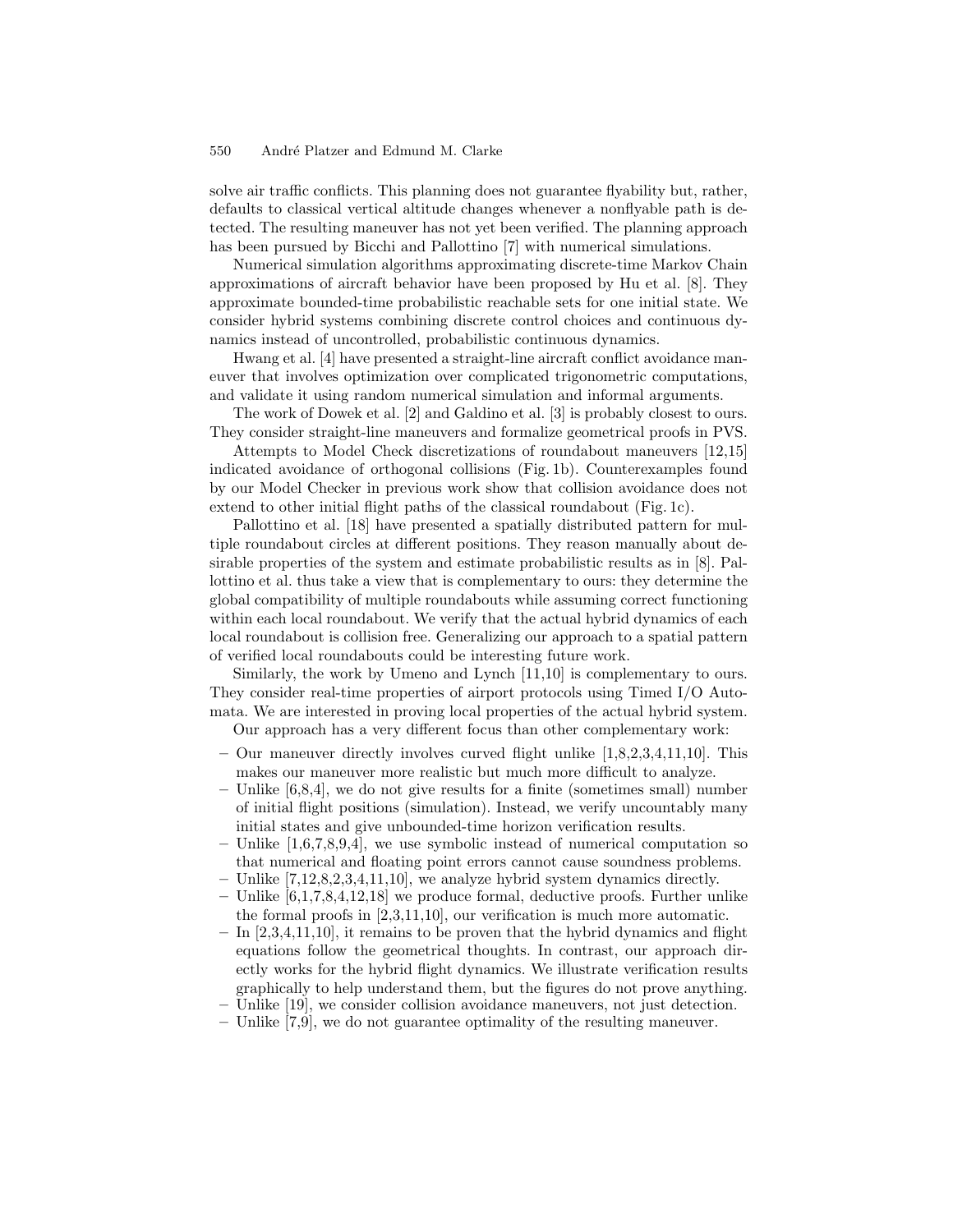

Figure 2. Hybrid automaton vs. hybrid program (simplistic altitude control)

# 2 Background: Differential Dynamic Logic

Hybrid Programs We use a hybrid program (HP) notation [16] for hybrid systems that include hybrid automata (HA) [5]. Each discrete and continuous transition corresponds to a sequence of statements, with a nondeterministic choice  $(\cup)$ between these transitions. Line 2 in Fig. 2 represents a continuous transition in a simplistic altitude controller. It tests (denoted by  $?q = up$ ) if the current location q is up, and then follows a differential equation  $z' = 1$  restricted to invariant region  $z \leq 9$  (conjunction  $z' = 1 \wedge z \leq 9$ ). Line 3 tests guard  $z \geq 5$  when in state up, resets z by a discrete assignment, and then changes location q to down. The  $*$ at the end indicates that the transitions of a HA repeat indefinitely. We will build HP directly, which gives more natural programs than HA-translation.

As terms we allow polynomials over  $\mathbb Q$  with variables in a set V. Hybrid programs (HP) are built with the statements in Table 1. The effect of  $x := \theta$ is an instantaneous discrete jump assigning  $\theta$  to x. Instead,  $x := *$  randomly assigns *any* real value to x by a nondeterministic choice. During a continuous evolution  $x'_1 = \theta_1 \wedge \ldots \wedge x'_n = \theta_n \wedge \chi$  with terms  $\theta_i$ , all conjuncts need to hold. Its effect is a continuous transition controlled by the differential equation  $x'_1 = \theta_1, \ldots, x'_n = \theta_n$  that always satisfies the arithmetic constraint  $\chi$  (thus remains in the region described by  $\chi$ ). This directly corresponds to a continuous evolution mode of a HA. The effect of state check  $?\chi$  is a skip (i.e., no change) if  $\chi$  is true in the current state and that of *abort*, otherwise. Non-deterministic choice  $\alpha \cup \beta$  expresses alternatives in the behavior of the hybrid system. Sequential composition  $\alpha$ ;  $\beta$  expresses a behavior in which  $\beta$  starts after  $\alpha$  finishes

Table 1. Statements and (informal) effects of hybrid programs (HP)

| notation                                    | statement            | effect                                                         |  |
|---------------------------------------------|----------------------|----------------------------------------------------------------|--|
| $x := \theta$                               | discrete assignment  | assigns term $\theta$ to variable $x \in V$                    |  |
| $x := *$                                    | nondet. assignment   | assigns any real value to $x \in V$                            |  |
| $x'_1 = \theta_1 \wedge \ldots$             | continuous evolution | diff. equations for $x_i \in V$ and terms $\theta_i$ ,         |  |
| $\ldots \wedge x'_n = \theta_n \wedge \chi$ |                      | with formula $\chi$ as evolution domain                        |  |
| $?_X$                                       | state check          | test formula $\chi$ at current state                           |  |
| $\alpha$ ; $\beta$                          | seq. composition     | HP $\beta$ starts after HP $\alpha$ finishes                   |  |
| $\alpha \cup \beta$                         | nondet. choice       | choice between alternatives HP $\alpha$ or $\beta$             |  |
| $\alpha^*$                                  | nondet. repetition   | repeats HP $\alpha$ <i>n</i> -times for any $n \in \mathbb{N}$ |  |
| $do \alpha$ until $\chi$                    | evolve until         | evolve HP $\alpha$ until $\chi$ holds                          |  |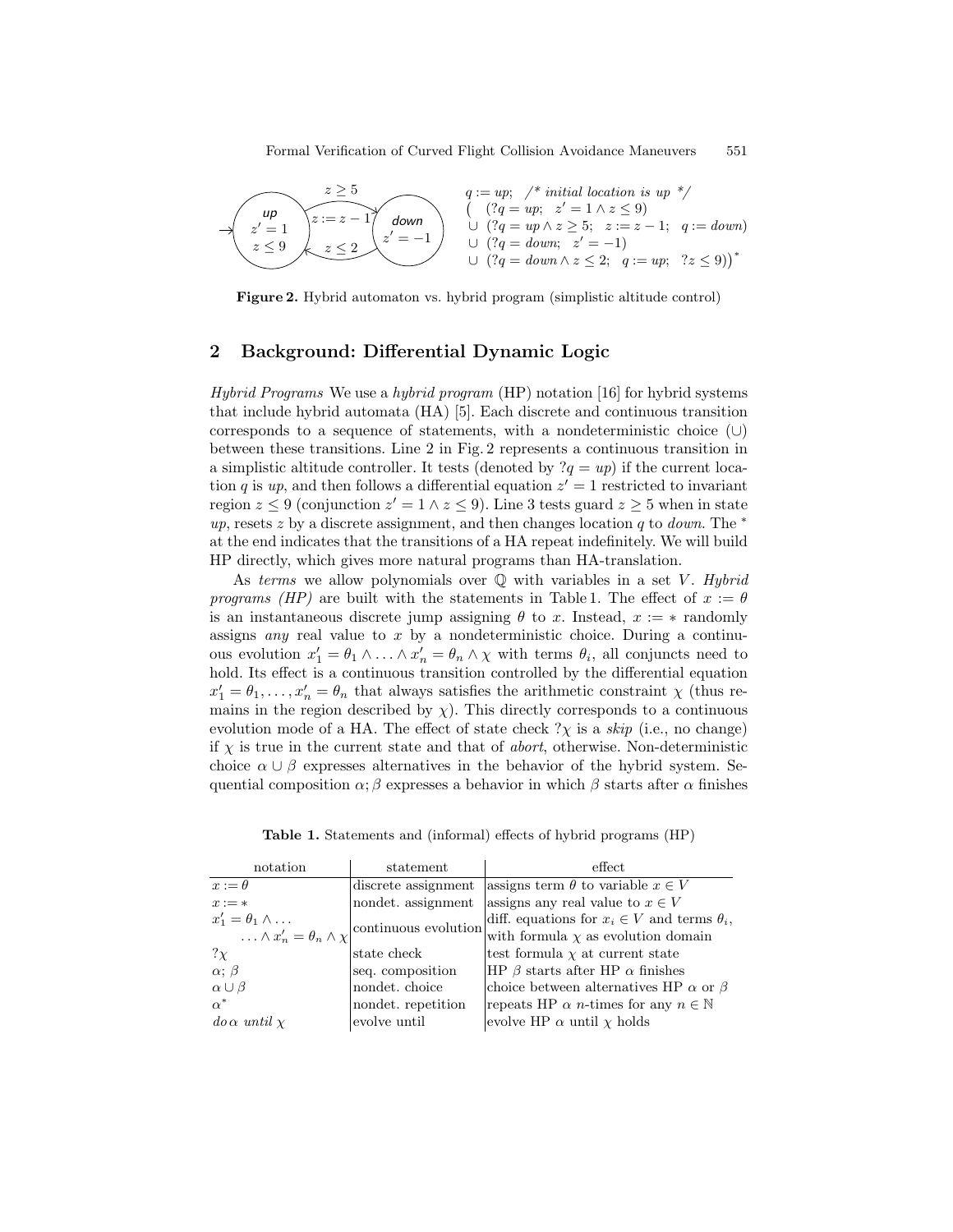( $\beta$  never starts if  $\alpha$  continues indefinitely). Non-deterministic repetition  $\alpha^*$ , repeats  $\alpha$  an arbitrary number of times ( $\geq$ 0). The operation  $d\alpha$  until  $\chi$  expresses that the system follows  $\alpha$  exactly until condition  $\chi$  is true.

Formulas of  $d\mathcal{L}$  To express and combine correctness properties of HP, we use a verification logic for HP: The *differential dynamic logic*  $d\mathcal{L}$  [16] is an extension of first-order logic over the reals with modal formulas like  $[\alpha]\phi$ , which is true iff all states reachable by following the transitions of HP  $\alpha$  satisfy property  $\phi$  (safety). Reachability properties are expressible using the dual modality  $\langle \alpha \rangle \phi$ , which is true iff there is a state satisfying  $\phi$  that  $\alpha$  can reach from its initial state. Formulas of  $d\mathcal{L}$  are defined by the following grammar, where  $\theta_1, \theta_2$  are terms,  $\sim \in \{ =, \leq, \lt, \geq, \gt\}, \phi, \psi$  are formulas,  $x \in V$ , and  $\alpha$  is an HP (Table 1):

Formula ::=  $\theta_1 \sim \theta_2 \mid \neg \phi \mid \phi \wedge \psi \mid \phi \vee \psi \mid \phi \rightarrow \psi \mid \forall x \phi \mid \exists x \phi \mid [\alpha] \phi \mid \langle \alpha \rangle \phi$ .

A Hoare-triple  $\{\psi\} \alpha \{\phi\}$  can be expressed as  $\psi \to |\alpha| \phi$ , which is true iff all states reachable by HP  $\alpha$  satisfy  $\phi$  when starting from an initial state that satisfies  $\psi$ .

# 3 Curved Flight in Roundabout Maneuvers

### 3.1 Flight Dynamics

The parameters of two aircraft at (planar) position  $x = (x_1, x_2)$  and  $y = (y_1, y_2)$  in  $\mathbb{R}^2$  flying in directions  $d = (d_1, d_2) \in \mathbb{R}^2$  and  $e = (e_1, e_2)$  are illustrated in Fig. 3. Their dynamics is determined by their angular speeds  $\omega, \rho \in \mathbb{R}$  and linear velocity vectors d and e, which describe both the linear velocity  $||d|| := \sqrt{d_1^2 + d_2^2}$  and orientation of the aircraft in space. Roundabout maneuvers are horizontal collision avoidance maneuvers so that, like [1,12,9,15,18,3,4],



Figure 3. Aircraft flight

we simplify to planar positions. We denote the flight equations for the aircraft at x and y with angular velocities  $\omega$ ,  $\varrho$  by  $\mathcal{F}(\omega)$  and  $\mathcal{G}(\varrho)$  respectively, see [1,13]:

 $[x' = d \quad d' = \omega d^{\perp}]$   $(\mathcal{F}(\omega))$  [y  $[y' = e \quad e' = \varrho e^{\perp} \quad (G(\varrho))$ There  $d^{\perp} := (-d_2, d_1)$  is the *orthogonal complement* of vector d. Differential equations  $\mathcal{F}(\omega)$  express that x is moving in direction d, which is rotating with angular velocity  $\omega$ , i.e., evolves orthogonal to d. Equations  $\mathcal{G}(\varrho)$  are similar for  $y, e$  and  $\rho$ . In safe flight configurations, aircraft respect protected zone  $p$ . That is, they are separated by at least distance p, i.e., the state satisfies formula  $\mathcal{S}(p)$ :

$$
\mathcal{S}(p) \equiv ||x - y||^2 \ge p^2 \equiv (x_1 - y_1)^2 + (x_2 - y_2)^2 \ge p^2 \quad \text{for } p \in \mathbb{R} \tag{1}
$$

Like all other parameters, we treat p purely symbolically without a specific value. In practice, horizontal separation should be ≥5mi, vertical separation ≥1000ft.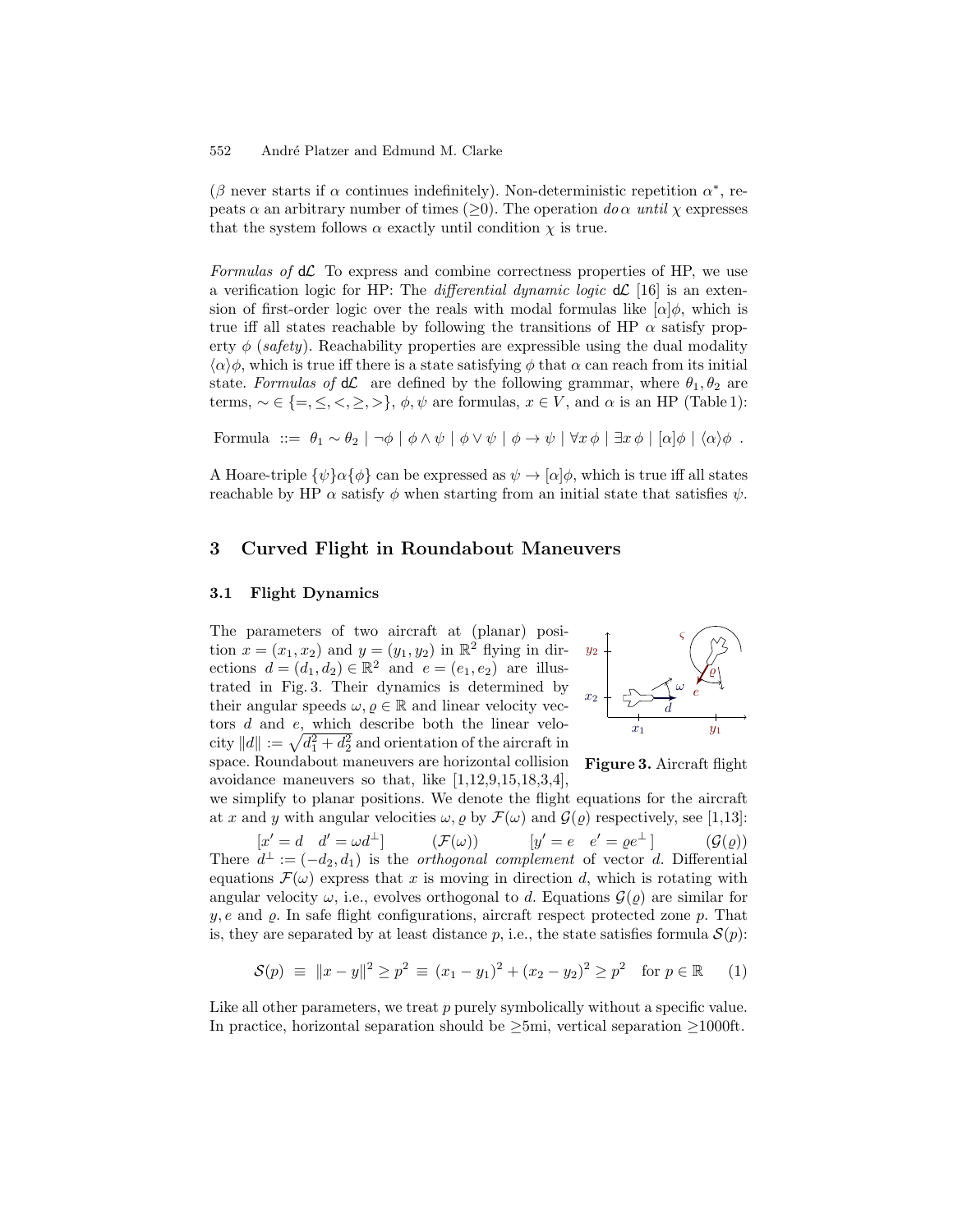

Figure 4. Protocol cycle and construction of flyable roundabout maneuver

### 3.2 Roundabout Maneuver Overview

FTRM consists of the phases in the protocol cycle in Fig. 4a which correspond to the marked flight phases in Fig. 4b. During free flight, the aircraft move without restriction by repeatedly choosing arbitrary new angular velocities  $\omega$  and  $\rho$  respectively (as indicated by the self loop at free in Fig. 4a). When the aircraft come too close to one another, they agree on a roundabout maneuver by negotiating a compatible roundabout center  $c = (c_1, c_2)$  in coordination phase *agree* by communication. Next, the aircraft approach the roundabout circle in a right curve with  $\omega < 0$  (entry mode) according to Fig. 4b, and reach a tangential position around center c. During the circ mode, the aircraft follow the circular roundabout maneuver around the agreed center c with a left curve of common angular velocity  $\omega > 0$ . Finally, the aircraft leave the roundabout in cruise mode  $(\omega = 0)$  in their original direction (*exit*) and enter free flight again when they have reached sufficient distance (the protocol cycle repeats as necessary).

### 3.3 Compositional Verification Plan

For verifying safety properties and collision avoidance of FTRM, we decompose the verification problem and pursue the following overall verification plan:

- AC1 Tangential roundabout maneuver cycle: We prove that the protected zones of aircraft are safely separated at all times during the whole maneuver (including repetitive collision avoidance maneuver initiation and including multiple aircraft) with a simplified but not yet flyable entry operation  $entry_n$ . Subsequently, we refine this verification result to a flyable maneuver by verifying that we can replace  $entry_n$  with its flyable variant entry.
- AC2 Bounded control choices for aircraft velocities: We show that linear speeds remain unchanged during the whole maneuver (the aircraft do not stall).
- AC3 Flyable entry: We prove that the simplified entry<sub>n</sub> procedure can be replaced by a flyable curve *entry* reaching the same position as  $entry_n$ .
- AC4 Bounded entry duration: Flyable entry procedure succeeds in bounded time, i.e., aircraft reach the roundabout circle in some bounded time  $\leq T$ .
- AC5 Safe entry separation: Most importantly, we prove that the protected zones of aircraft are still respected during the flyable entry procedure.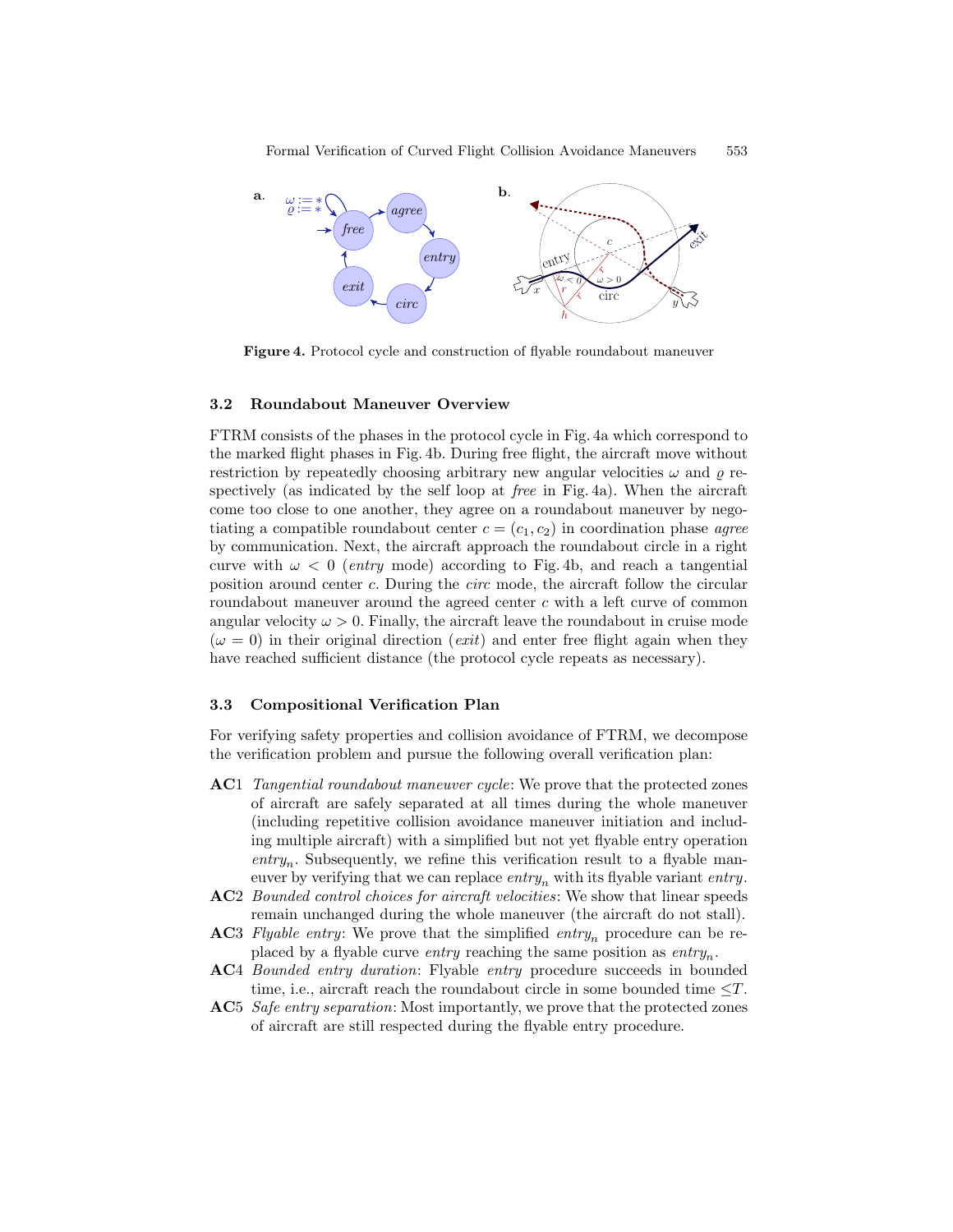- 554 André Platzer and Edmund M. Clarke
- AC6 Successful negotiation: We prove that the negotiation phase (agree) satisfies the respective requirements of multiple aircraft simultaneously.
- AC7 Safe exit separation: We show that, for its bounded duration, the exit procedure cannot produce collisions and that the initial far separation for free flight is reached again so that the FTRM cycle repeats safely.

This plan modularizes the proof and allows us to identify the respective safety constraints imposed by the various maneuver phases successively. We present details of these verification tasks in the sequel and summarize the respective verification results into a joint safety property of FTRM in Section 5. The proof and formulation for AC2 is a simple variation of AC1 and will not be discussed.

### 3.4 Tangential Roundabout Maneuver Cycles (AC1)

First, we analyze roundabouts with a simplified instant entry procedure and without an exit procedure  $(AC1)$ , i.e., the non-flyable NTRM depicted in Fig. 1d. We refine this maneuver and its verification to the flyable FTRM afterwards.

Modular Correctness of Tangential Roundabout Cycles We verify that NTRM safely avoids collisions, i.e., the aircraft always maintain a safe distance  $\geq p$  during the curved flight in roundabout. In addition, these results show that arbitrary repetitions of the protocol cycle are always safe when, as a first step, we simplify the entry maneuver. The NTRM model and property are summarized in Fig. 5. The simplified flight control-

ler in Fig. 5 performs collision avoidance maneuvers by tangential roundabouts and repeats these maneuvers any number of times as needed. During each cycle of the loop of NTRM, the aircraft first perform arbitrary free flight (*free*) by choosing arbitrary new angular velocities  $\omega$  and  $\rho$  (repeatedly as indicated by the loop in *free*).

$$
\psi \equiv \mathcal{S}(p) \rightarrow [NTRM] \mathcal{S}(p)
$$
  
\n
$$
NTRM \equiv (free; \text{ agree}; \text{ entry}_n; \text{ circ})^*
$$
  
\n
$$
free \equiv (\omega := *, \text{ } \varrho := *; \text{ } \mathcal{F}(\omega) \land \mathcal{G}(\varrho) \land \mathcal{S}(p))^*
$$
  
\n
$$
agree \equiv \omega := *; \text{ } c := *
$$
  
\n
$$
entry_n \equiv d := \omega(x - c)^{\perp}; \text{ } e := \omega(y - c)^{\perp}
$$
  
\n
$$
circ \equiv \mathcal{F}(\omega) \land \mathcal{G}(\omega)
$$

Figure 5. Nonflyable tangential roundabout collision avoidance maneuver NTRM

Aircraft only fly freely while they are safely separated, which is expressed by constraint  $S(p)$  in the differential equation for free. Then the aircraft agree on an arbitrary roundabout center c and angular velocity  $\omega$  (agree). We model this communication by nondeterministic assignments to the shared variables  $\omega$ , c. Refinements include all negotiation processes that reach an agreement on common  $\omega$ , c in bounded time. Next, they perform the simplified non-flyable entry procedure  $(entry_n)$  with instant turns (Fig. 1d). This operation identifies the goal state that entry needs to reach:

$$
\mathcal{R} \equiv d = \omega(x - c)^{\perp} \wedge e = \omega(y - c)^{\perp} \tag{2}
$$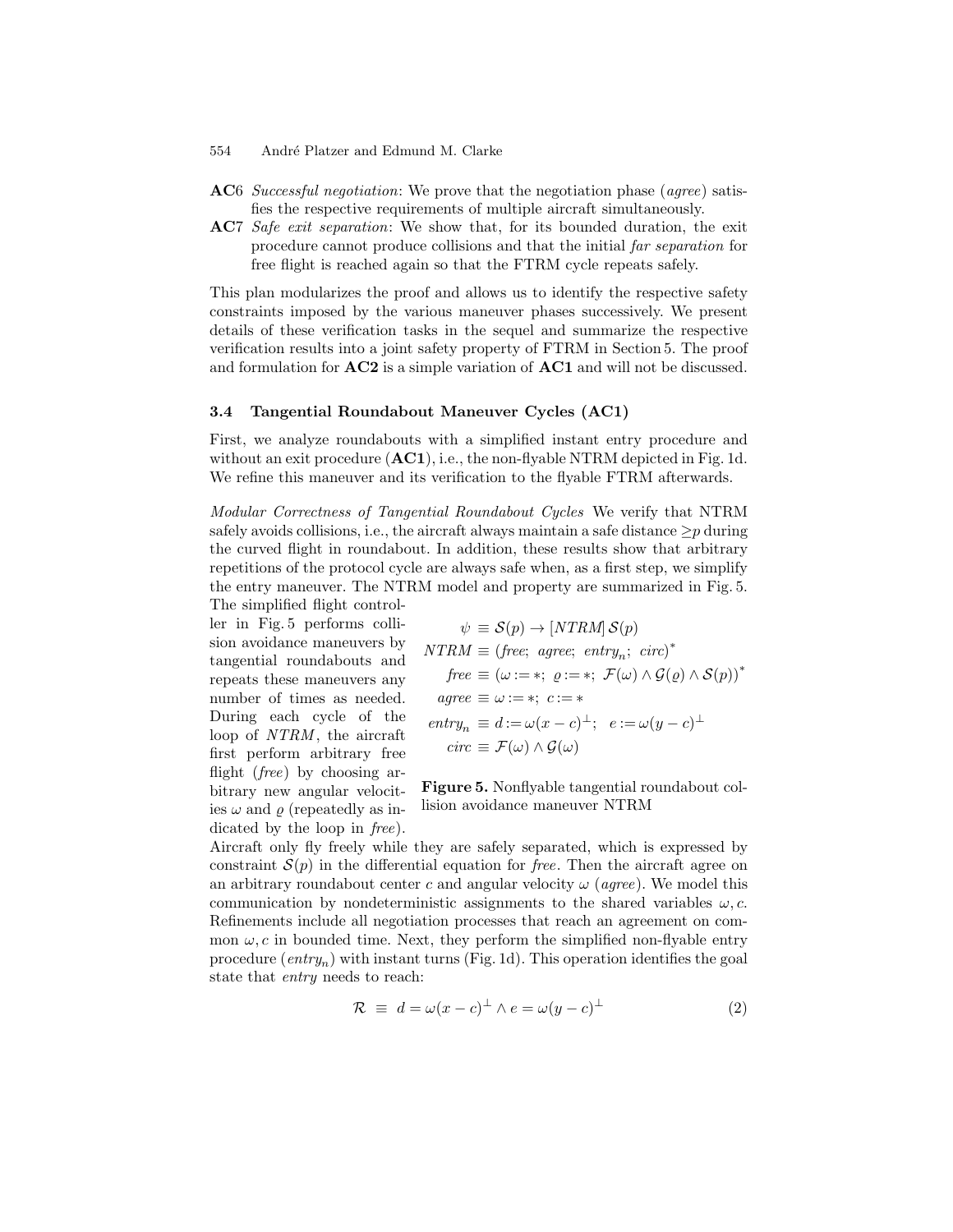It expresses that, at the positions  $x$  and  $y$ , respectively, the directions d and e are tangential to the roundabout circle at center c and angular velocity  $\omega$ ; see Fig. 6. Finally, the roundabout maneuver itself is carried out in circ. The collision avoidance roundabouts can be left again by repeating the loop and entering arbitrary free flight at any time. When further conflicts occur during free flight, the controller in Fig. 5 again enters roundabout conflict resolution maneuvers.



Figure 6.  $R$ 

Multiple Aircraft We prove separation for up to 5 aircraft participating in the roundabout at the same time. There, the safety property is mutual collision avoidance, i.e., each aircraft has a safe distance  $\geq p$  to every other aircraft, which yields a quadratic number of separation properties that have to be verified. This quadratic increase in the size of the property that actually needs to be proven for a safe roundabout of  $n$  aircraft and the increased dimension of the underlying continuous state space increase verification times. Also see [13].

### 3.5 Flyable Entry Procedures (AC3)

For property AC3 in Section 3.3, we generalize the verification results about NTRM with simplified entry procedures (Fig. 1d) to FTRM (Fig. 4b) by replacing the non-flyable  $entry_n$  procedure with flyable curves (called *entry*). This turns the non-flyable NTRM into the flyable FTRM maneuver.

Flyable Entry Properties A flyable entry maneuver that follows the smooth entry curve from Fig. 4b is constructed according to Fig. 7a and specified formally as:

$$
(r\omega)^2 = ||d||^2 \wedge ||x-c|| = \sqrt{3}r \wedge \exists \lambda \ge 0 \ (x + \lambda d = c) \wedge ||h-c|| = 2r \wedge d = -\omega(x-h)^{\perp}
$$

$$
\rightarrow [\mathcal{F}(-\omega) \wedge ||x-c|| \ge r] \ (||x-c|| \le r \to d = \omega(x-c)^{\perp}) \tag{3}
$$

The assumptions in (3) express that r is the radius corresponding to speed  $||d||$ The assumptions in (3) express that r is the radius corresponding to speed  $||a||$ <br>and angular velocity  $\omega ((r\omega)^2 = ||d||^2)$  and that *entry* starts with distance  $\sqrt{3}r$  to c heading towards c ( $\exists \lambda \geq 0$  ( $x + \lambda d = c$ )). For the construction of the maneuver



Figure 7. Flyable entry maneuver: characteristics and separation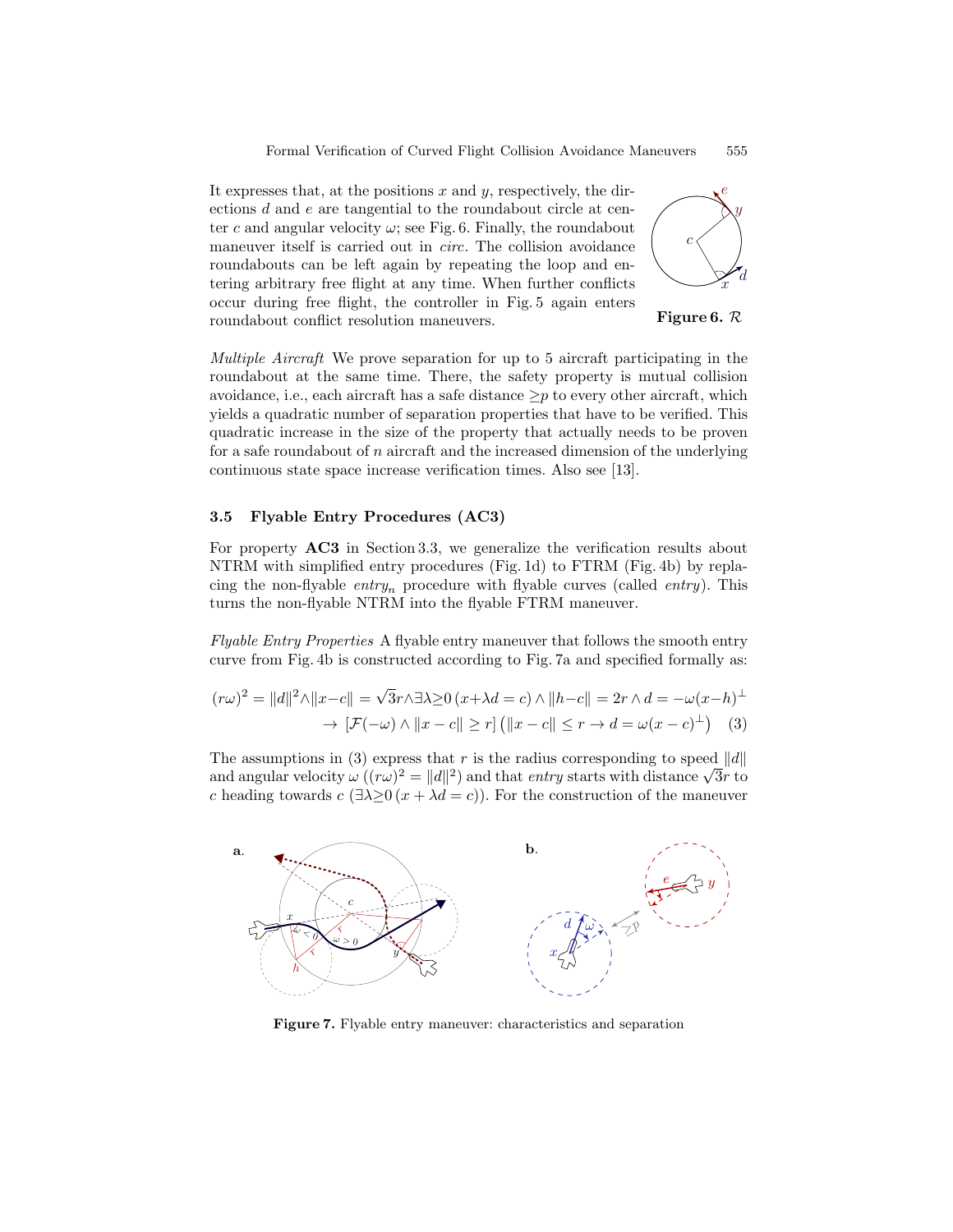#### 556 André Platzer and Edmund M. Clarke

and positioning in space, we use the auxiliary anchor point  $h \in \mathbb{R}^2$  identified in Fig. 7a and line 1 of (3). It is positioned relative to the roundabout center c and the x position at the start of the entry curve (i.e., with  $x$  at the right angle indicated in Fig. 7a). The entry curve around  $h$  is similar to the roundabout curve around c. Formally, h is characterized by distance r to x, distance  $2r$  to c  $(\Vert h - c \Vert = 2r)$  and, further, vector  $x - h$  is orthogonal to d and obeys the relative orientation of the curve belonging to  $-\omega$  (hence  $d = -\omega(x - h)^{\perp}$ ). The property in (3) specifies that the tangential goal configuration (2) around  $c$  is reached by a flyable curve when waiting until aircraft  $x$  and center  $c$  have distance  $r$ , because the domain restriction of the dynamics is  $\|x - c\| \ge r$  (line 2) and the postcondition assumes  $||x - c|| \leq r$ , which imply  $||x - c|| = r$ . The feasibility of choosing anchor point h can be shown by proving an existence property; see [13].

Spatial Symmetry Reduction The property in (3) can be verified in a simplified version. We use a new spatial symmetry reduction to simplify property (3) computationally. We exploit symmetries to reduce the spatial dimension by fixing variables. Without loss of generality, we recenter the coordinate system with  $c$ at position 0. Further, we can assume aircraft  $x$  comes from the left by changing the orientation of the coordinate system. Finally, we assume, without loss of generality, linear speed 1 (by rescaling units appropriately). Observe that we cannot fix a value for both the linear speed and the angular velocity, because the units are interdependent. In other words, if we fix the linear speed, we need to consider all angular velocities in order to verify the maneuver for each possible radius r of the roundabout maneuver (and corresponding  $\omega$ ). The x position resulting from these symmetry reductions can be determined easily by Pythagoras theorem (i.e.,  $(2r)^2 = r^2 + x_1^2$  for the triangle enclosed by  $h, x, c$  in Fig. 7a):

$$
x = (\sqrt{(2r)^2 - r^2}, 0) = (\sqrt{3}r, 0) .
$$
 (4)

## 3.6 Bounded Entry Duration (AC4)

As the first step for showing that the entry procedure finally succeeds at goal (2) and maintains a safe distance all the time, we show that entry succeeds in bounded time and cannot take arbitrarily long to succeed (AC4 in Section 3.3).

By a simple consequence of (3), the entry procedure follows a circular motion around anchor point  $h$ , see Fig. 7a. That is, when  $r$  is the radius belonging to angular velocity  $\omega$  and linear speed  $||d||$ , the property  $||x - h|| = r$  is an invariant of entry; see [13]. By  $AC2$ , which can be proven easily, the speed ||d|| is constant during the entry procedure. Thus, the aircraft proceeds with nonzero minimum progress rate  $||d||$  around the circle. The flight duration for a full circle of radius r around h at constant linear speed  $||d||$  is  $\frac{2\pi r}{||d||}$ , because its arc length is  $2\pi r$ . From the trigonometric identities underlying equation (4), we can read off that the aircraft completes a  $\frac{\pi}{3} = 60^{\circ}$  arc, see Fig. 7a. Hence, the maximum duration T of the *entry* procedure is:  $T := \frac{1}{6} \cdot \frac{2\pi r}{\|d\|} = \frac{\pi r}{3\|d\|}$  Instead of  $\pi$ , which is not definable in first-order real arithmetic, we can use any overapproximation, e.g., 3.15.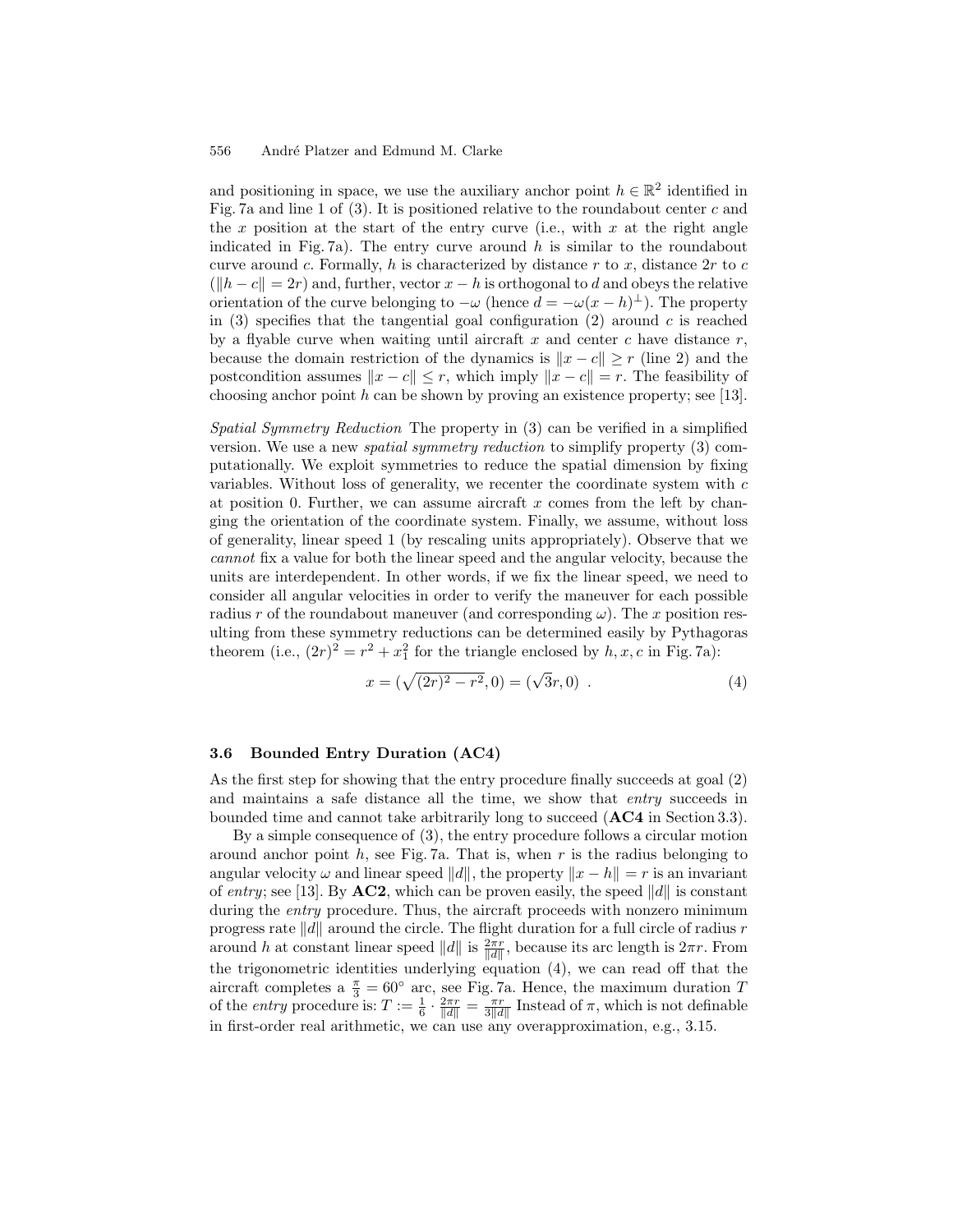### 3.7 Safe Entry Separation (AC5)

In Section 3.5, we have shown that the simplified entry<sub>n</sub> procedure from NTRM can be replaced by a flyable entry maneuver that meets the requirements of approaching tangentially for each aircraft. Unlike in instant turns  $(\text{entry}_n)$ , we have to show that the flyable entry maneuvers of multiple aircraft do not produce mutually conflicting flight paths, i.e., spatial separation of all aircraft is maintained during the entry of multiple aircraft (AC5). See Fig. 8 for multiple aircraft FTRM where separation is important.



Figure 8. Multiple aircraft

Bounded Overapproximation We show that entry separation is a consequence of the bounded speed  $(AC2)$  and bounded duration  $(AC4)$  of the flyable entry procedure when initiating the negotiation phase agree with sufficient distance. We prove that, when following bounded speed for a bounded duration, aircraft only come closer by a bounded distance. Let b denote the overall speed bound during FTRM according to  $AC2$  and let T be the time bound for the duration of the entry procedure due to AC4. We overapproximate the actual behavior during the *entry* phase by arbitrary curved flight (see Fig. 7b). When the *entry* during the *entry* phase by arbitrary curved hight (see Fig. (b). When the *entry* procedure is initiated with sufficient distance  $\sqrt{2}(p + 2bT)$ , the protected zone  $p>0$  will still be respected after the 2 aircraft follow any curved flight (including the actual choices during the entry phase and subsequent circ phase) with speed  $||d|| \leq b$  and  $||e|| \leq b$  up to  $T \geq 0$  time units (see Fig. 7b):

$$
||x - y|| \ge \sqrt{2}(p + 2bT) \land p \ge 0 \land ||d||^2 \le ||e||^2 \le b^2 \land b \ge 0 \land T \ge 0
$$
  
\n
$$
\to [entry] (||x - y|| \ge p) (5)
$$

In [13], we show that this property follows from the more general fact that aircraft only make limited progress in bounded time from some initial point z when starting with bounded speeds (even when changing  $\omega$  arbitrarily):

$$
x = z \wedge ||d||^2 \le b^2 \wedge b \ge 0 \to [\tau := 0; \ \mathcal{F}(\omega) \wedge \tau' = 1] (||x - z||_{\infty} \le \tau b) \tag{6}
$$

The maximum distance  $||x - z||_{\infty}$  from z depends on clock  $\tau$  and bound b. To reduce the polynomial degree and the verification complexity, we overapproximate distances from quadratic Euclidean norm  $\|\cdot\|$  in terms of linearly definable supremum norm  $\|\cdot\|_{\infty}$ , instead, which is  $\|x\|_{\infty} \leq c \equiv -c \leq x_1 \leq c \wedge -c \leq x_2 \leq c$ .

Far Separation By combining the estimation of the entry duration (3.6) at speed  $\Vert d \Vert = b$  with the entry separation property (5), we determine the following magnitude as the *far separation*  $f$ , i.e., the initial distance guaranteeing that the FTRM protocol can be repeated safely in case new collision avoidance is needed:

$$
f := \sqrt{2}(p + 2bT) = \sqrt{2}\left(p + \frac{2}{3}\pi r\right) \tag{7}
$$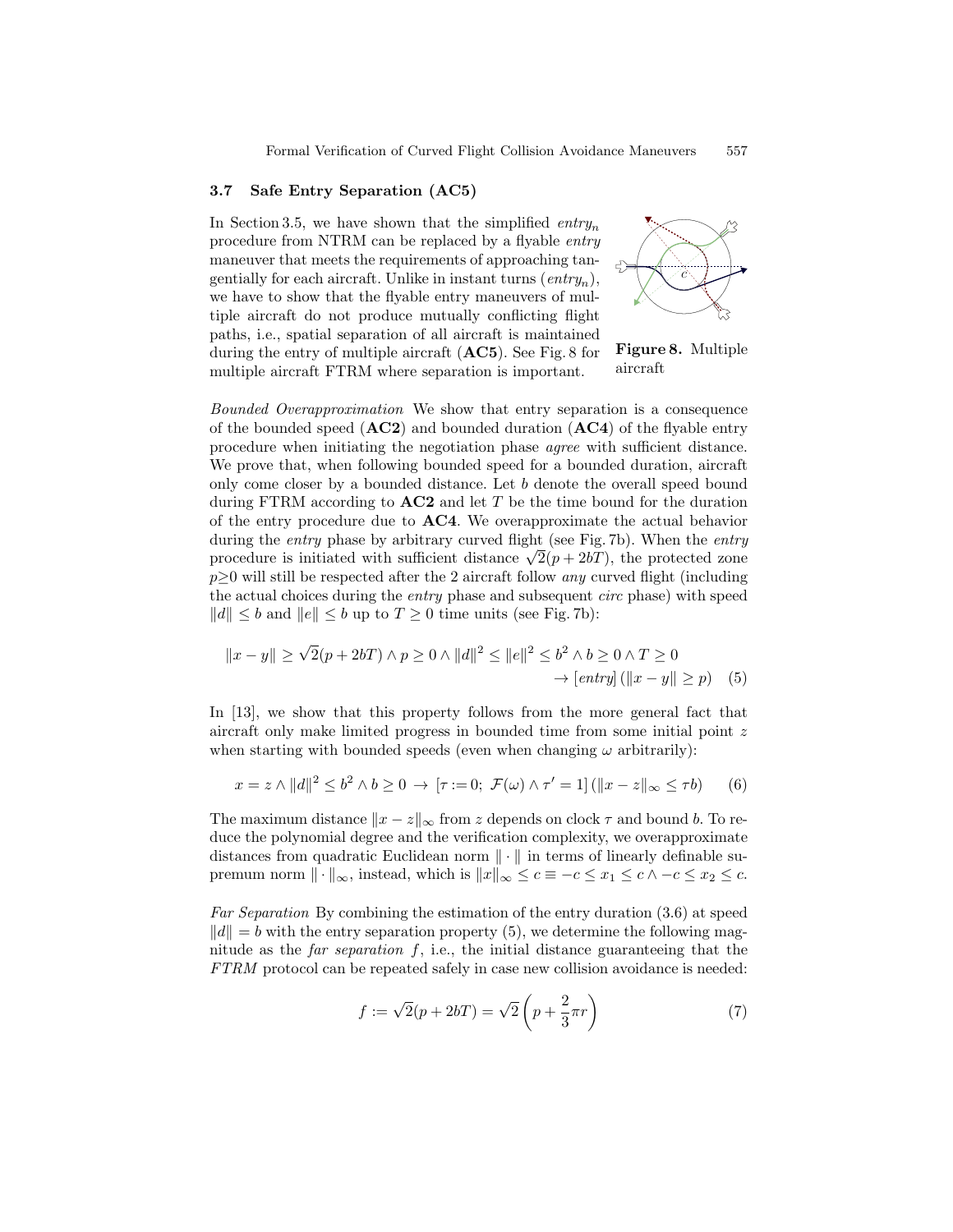558 André Platzer and Edmund M. Clarke

# 4 Synchronization of Roundabout Maneuvers

Following our verification plan in Section 3.3, we show that the various actions of multiple aircraft can be synchronized appropriately to ensure safety of the maneuver. We analyze the negotiation phase and compatible exit procedures.

#### 4.1 Successful Negotiation (AC6)

For negotiation to succeed (AC6), we have to show that there is a common choice of the roundabout center c and angular velocity  $\omega$  (or radius r) so that multiple participating aircraft can satisfy the local requirements of their respective entry procedures simultaneously, i.e., of the property (3) for AC3.

We prove that all corresponding choices of *agree* satisfy the mutual requirements of multiple aircraft simultaneously. As one possible option among others: when choosing roundabout center  $c$  as the simultaneous intersection (intersection  $x + \lambda d = y + \lambda e$  after time  $\lambda$ ) of the flight paths of the aircraft at x and y, the choices for  $c, r, \omega$  are compatible for multiple aircraft; see Fig. 9a:

$$
\lambda > 0 \land x + \lambda d = y + \lambda e \land ||d|| = ||e|| \rightarrow
$$
  
[c:=x + \lambda d; r:=\*; ?||x - c|| =  $\sqrt{3}r$ ; ?||y - c|| =  $\sqrt{3}r$ ;  $\omega := *$ ; ?(r\omega)<sup>2</sup> = ||d||<sup>2</sup>]  
(||x - c|| =  $\sqrt{3}r \land \lambda \ge 0 \land x + \lambda d = c \land ||y - c|| = \sqrt{3}r \land y + \lambda e = c$ ) (8)

The tests in the dynamics ensure that the *entry* curve starts when  $x, y$  and  $c$ The tests in the dynamics ensure that the *entry* curve starts when x, y and c have appropriate distance  $\sqrt{3}r$  identified in Section 3 and that r is the radius belonging to angular velocity  $\omega$  and linear speed  $||d||$ . This property expresses that, for aircraft heading towards the simultaneous intersection of their flight paths with speed  $||d|| = ||e||$  (line 1), the intersection of the linear flight paths (line 2) is a safe choice for  $c$  satisfying the joint requirements (line 3) identified in Section 3. For an analysis of far separation during negotiation and of the feasibility of these choices, see<sup>[13]</sup>. Other choices of c,  $\omega$  than Fig. 9a are possible for asymmetric initial positions of aircraft, but computationally more involved.

### 4.2 Safe Exit Separation (AC7)

NTRM (Fig. 1d) does not need an exit procedure for safety, because the maneuver repeats when further air traffic conflicts arise. For FTRM, instead, we



Figure 9. Separation of negotiation and good and bad exit procedure separation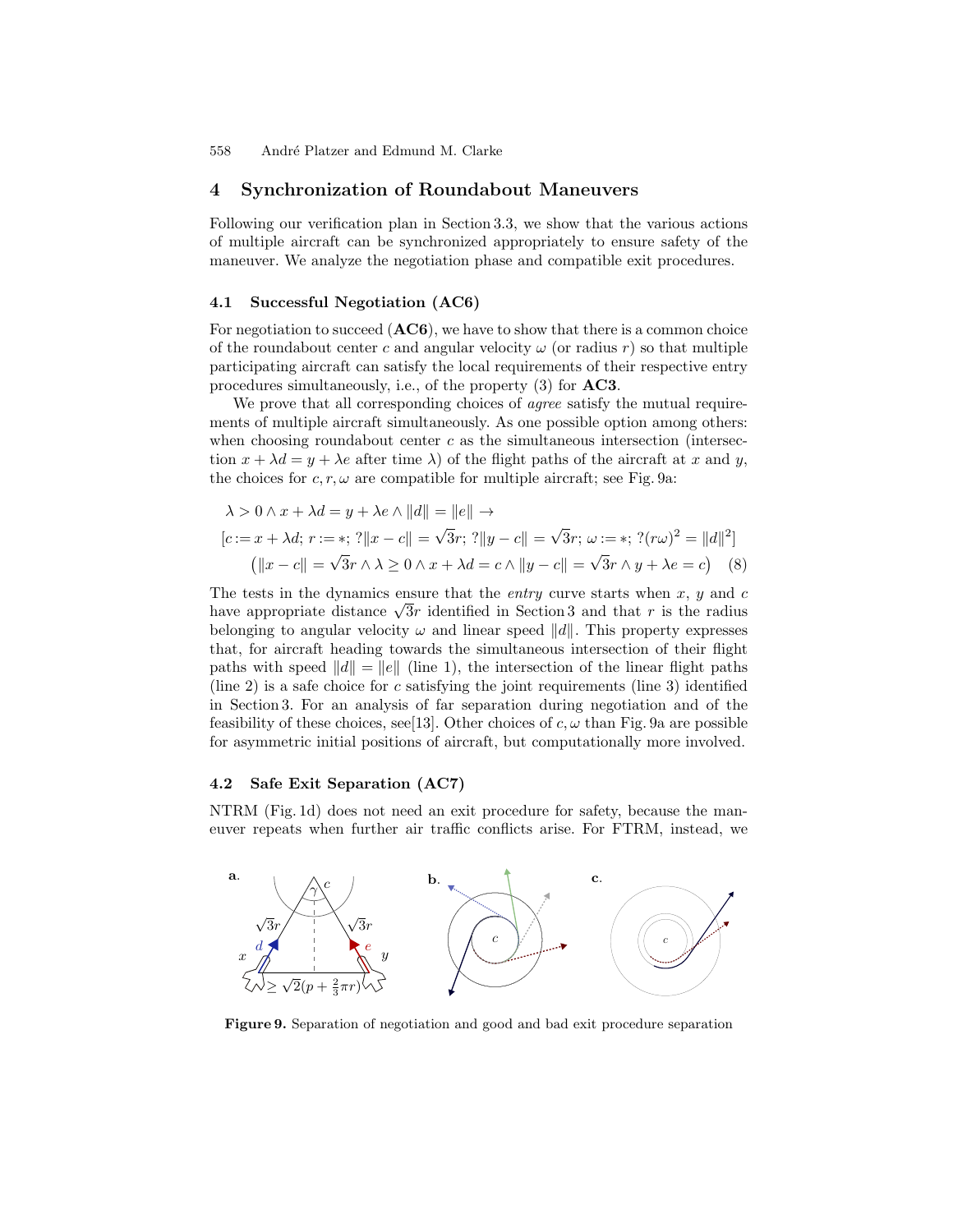$$
\psi \equiv ||d|| = ||e|| \land r > 0 \land S(f) \rightarrow [FTRM^*]S(p)
$$
\n
$$
\mathcal{C} \equiv ||x - c|| = \sqrt{3}r \land \exists \lambda \ge 0 \ (x + \lambda d = c) \land ||y - c|| = \sqrt{3}r \land \exists \lambda \ge 0 \ (y + \lambda e = c)
$$
\n
$$
FTRM \equiv free^*; \quad agree; \quad H(entry; \quad circ; \quad exit)
$$
\n
$$
free \equiv \omega := *, \quad \varrho := *, \quad \mathcal{F}(\omega) \land \mathcal{G}(\varrho) \land S(f)
$$
\n
$$
agree \equiv c := *; \quad r := *; \quad ?(\mathcal{C} \land r > 0); \quad ?S(f);
$$
\n
$$
\omega := *; \quad ?(r\omega)^2 = ||d||^2; \quad x_0 := x; d_0 := d; y_0 := y; e_0 := e
$$
\n
$$
entry \equiv d_0 \mathcal{F}(-\omega) \text{ until } ||x - c||^2 = r^2
$$
\n
$$
circ \equiv d_0 \mathcal{F}(\omega) \text{ until } \exists \lambda \ge 0 \ \exists \mu > 0 \ (x + \lambda d = x_0 + \mu d_0)
$$
\n
$$
exit \equiv \mathcal{F}(0); \quad ?S(f)
$$

Figure 10. Flight control with flyable tangential roundabout collision avoidance

need to show that the exit procedure produces safe flight paths until the aircraft are sufficiently separated: When repeating the FTRM maneuver, the entry procedure needs far separation (7) not just distance p for safety, see Fig. 4b.

Safe Separation If the aircraft enter simultaneously, they can exit simultaneously. For AC7, we first show that aircraft that exit simultaneously (from tangential positions of the roundabout circle) always respect their protected zones:

$$
\mathcal{R} \wedge ||x - y||^2 \ge p^2 \to [x' = d \wedge y' = e] (||x - y||^2 \ge p^2)
$$
 (9)

Thus, safely separated aircraft exiting simultaneously along straight lines from tangential positions ( $\mathcal R$  by eqn. 2) of a roundabout always remain safely separated. We prove an overapproximation: exit rays (Fig. 9b–9c) are separated [13].

Far Separation Aircraft reach arbitrary separation when following the exit procedure long enough. Using overapproximation Fig. 9b, we prove that—due to different exit directions  $d \neq e$ —the exit procedure will finally separate the aircraft arbitrarily far (starting from tangential configuration (2) of the roundabout):

$$
\mathcal{R} \wedge d \neq e \rightarrow \forall a \left\langle x' = d \wedge y' = e \right\rangle \left( \|x - y\|^2 > a^2 \right) \tag{10}
$$

# 5 Flyable Tangential Roundabout Maneuver

We combine the results about the individual phases of flyable roundabouts into a full model of FTRM that inherits safety modularly. We collect the maneuver phases according to the protocol cycle of Fig. 4 and take care to ensure that the safety prerequisites are met, as identified for the respective phases in Section 3-4.

One possible instance of FTRM is the HP in Fig. 10, which is composed of previously illustrated parts of the maneuver. The technical construction and protocol cycle of the entry procedure have already been illustrated in Fig. 4. In FTRM, Π denotes the synchronous parallel product. By communication, FTRM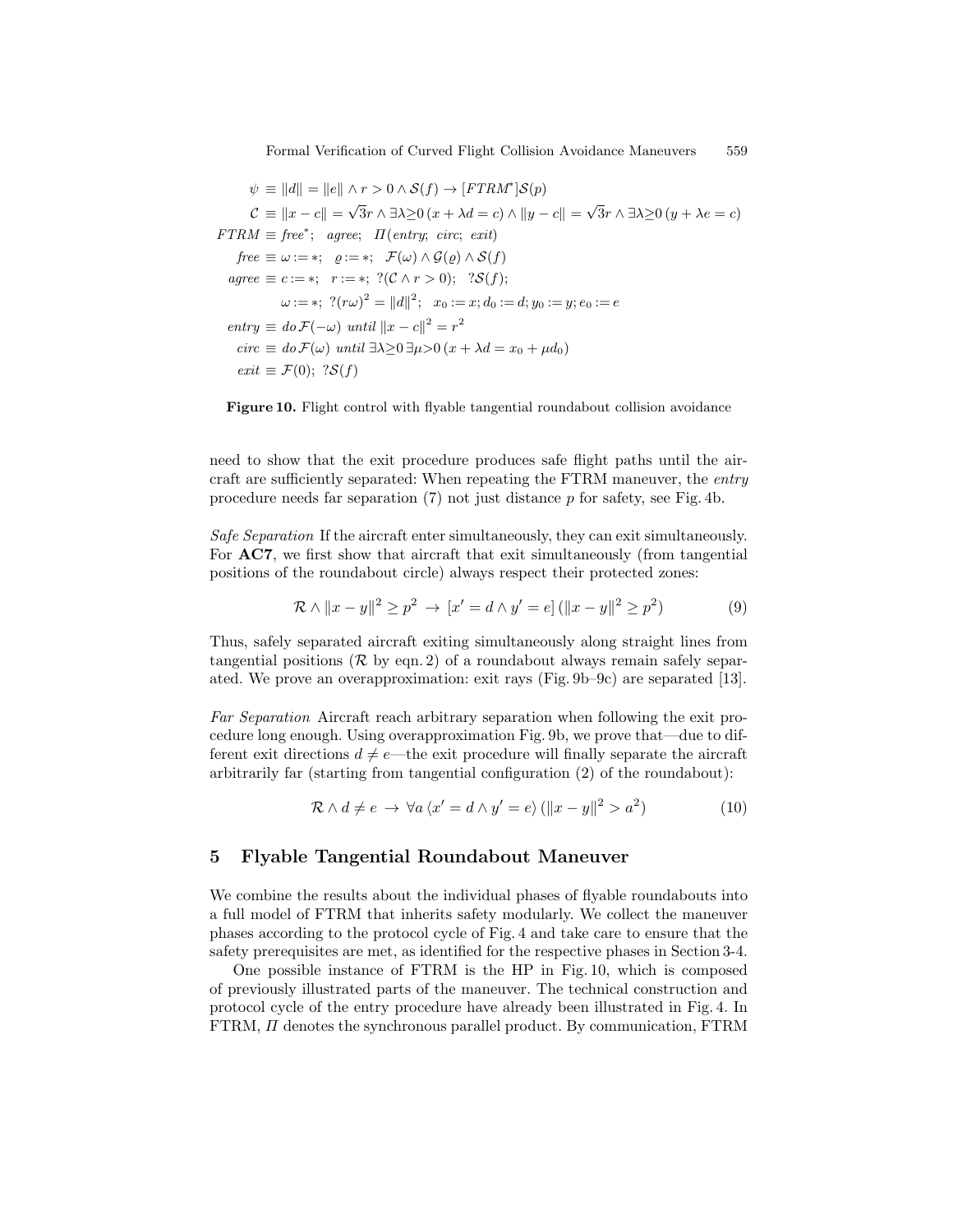

Figure 11. Composing verification for flyable tangential roundabout maneuvers

operates synchronously, i.e., all aircraft make simultaneous mode changes [4]. Consequently, the parallel product  $\Pi(\text{entry}; \text{circ}; \text{exit})$  of HP simplifies to the conjunction of the respective differential equations in the various modes and can be defined easily:  $(\textit{entry}_x \land \textit{entry}_y)$ ;  $(\textit{circ}_x \land \textit{circ}_y)$ ;  $(\textit{exit}_x \land \textit{exit}_y)$  where  $\textit{entry}_x$  is the entry procedure of the aircraft at position  $x$  (likewise for more aircraft).

To verify this maneuver, we split the proof into the modular properties that we have already shown previously following the verification plan from Section 3.3. Formally, we split the system at its sequential compositions, giving the subproperties depicted in Fig. 11. Formula  $\mathcal R$  is due to equation (2) and  $\mathcal S(p)$  by (1).

By combining the results about the FTRM flight phases as summarized in Fig. 11, we conclude that FTRM avoids collisions safely. The modular proof structure in Fig. 11 still holds when replacing any part of the maneuver with a different choice that still satisfies the specification, e.g., for different entry procedures that still succeed in tangential configuration  $R$  within bounded time. This includes roundabouts with *asymmetric positions*, i.e., where the initial distance to  $c$  can be different, and with *near conflicts*, where the flight paths do not intersect in one point but in a larger critical region [4]. Most notably, the separation proof in Section 3.7 tolerates asymmetric distances to  $c$  (Fig. 7b).

Theorem 1 (Safety property of flyable tangential roundabouts). FTRM is collision free, i.e., the collision avoidance property  $\psi$  in Fig. 10 is valid. Furthermore any variation of FTRM with a modified entry procedure that safely reaches tangential configuration  $R$  in some bounded time  $T$  is safe. That is if the following formula holds, saying that, until time  $T$ , the aircraft have safe distance p and will have reached configuration  $R$  at time  $T$ , where  $\tau$  is a clock:

$$
\mathcal{S}(f) \to [\tau := 0; \text{ entry} \land \tau' = 1] ((\tau \le T \to \mathcal{S}(p)) \land (\tau = T \to \mathcal{R}))
$$

.

# 6 Experimental Results

Table 2 summarizes experimental results obtained using the tool KeYmaera on a 2.6GHz AMD Opteron with 4GB memory; we use different proof search settings than in [14]. Rows marked with ∗ indicate a property where simplifications like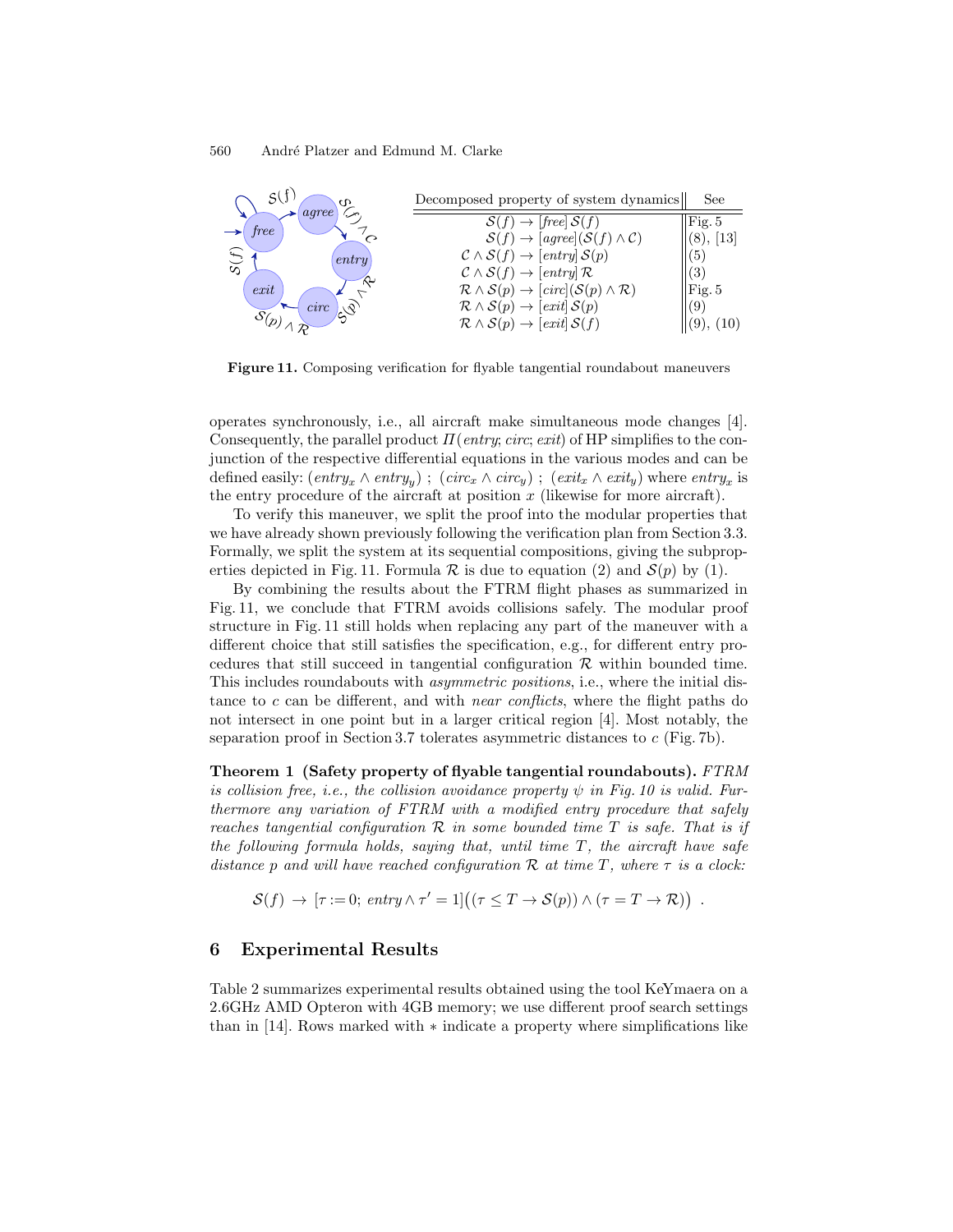| Case study                               | See                           |         | Time(s) Memory(MB) Steps Dimension |     |                |
|------------------------------------------|-------------------------------|---------|------------------------------------|-----|----------------|
| tangential roundabout                    | 2 aircraft                    | 10.4    | 6.8                                | 197 | 13             |
| tangential roundabout                    | 3 aircraft                    | 253.6   | 7.2                                | 342 | 18             |
| tangential roundabout                    | 4 aircraft                    | 382.9   | 10.2                               | 520 | 23             |
| tangential roundabout                    | 5 aircraft                    | 1882.9  | 39.1                               | 735 | 28             |
| bounded maneuver speed                   | $\rm AC2$                     | 0.5     | 6.3                                | 14  | 4              |
| flyable roundabout entry*                | 3)                            | 10.1    | 9.6                                | 132 | 8              |
| flyable entry feasible*                  | $\left\lceil 13 \right\rceil$ | 104.5   | 87.9                               | 16  | 10             |
| flyable entry circular                   | 13                            | $3.2\,$ | 7.6                                | 81  | $\overline{5}$ |
| limited entry progress                   | (6)                           | 1.9     | 6.5                                | 60  | 8              |
| entry separation                         | 13                            | 140.1   | 20.1                               | 512 | 16             |
| mutual negotiation successful            | (8)                           | 0.8     | 6.4                                | 60  | 12             |
| mutual negotiation feasible <sup>*</sup> | $[13]$                        | 7.5     | 23.8                               | 21  | 11             |
| mutual far negotiation                   | [13]                          | 2.4     | 8.1                                | 67  | 14             |
| simultaneous exit separation*            | [13]                          | 4.3     | 12.9                               | 44  | 9              |
| different exit directions                | [13]                          | 3.1     | 11.1                               | 42  | 11             |

Table 2. Experimental results for air traffic control (see [13] for details)

symmetry reduction have been used to reduce the computational complexity. Table 2 shows that even aircraft maneuvers with challenging hybrid curve dynamics can be verified formally. Memory consumption of quantifier elimination is shown in Table 2, excluding the front-end. The dimension of the continuous state space and number of automatic proof steps are indicated. Except for simple help in the proof of one property, the proofs for Table 2 are automatic.

# 7 Summary

We have analyzed complex air traffic control applications. Real aircraft can only follow sufficiently smooth flyable curves. Hence, mathematical maneuvers that require instant turns give physically impossible conflict resolution advice. We have developed a new collision avoidance maneuver with smooth, fully flyable curves. Despite its complicated dynamics and maneuvering, we have verified collision avoidance in this flyable tangential roundabout maneuver formally using our verification algorithm for a logic of hybrid systems. Because of the intricate spatio-temporal movement of aircraft in curved roundabouts, some of the properties require intricate arithmetic, which we handled by symmetry reduction and degree-based reductions. The proof is automatic except for modularization and arithmetical simplifications to overcome the computational complexity.

While the flyable roundabout maneuver is a highly nontrivial and challenging study, we still use modeling assumptions that should be relaxed in future work, e.g., synchronous, symmetric conflict resolution. Further generalizations include different varying cruise speeds, disturbances or new aircraft. The proof structure behind Theorem 1 is already sufficiently general, but the computational complexity high. It would be interesting future work to see if the informal robustness studies of Hwang et al. [4] can be carried over to a formal verification result.